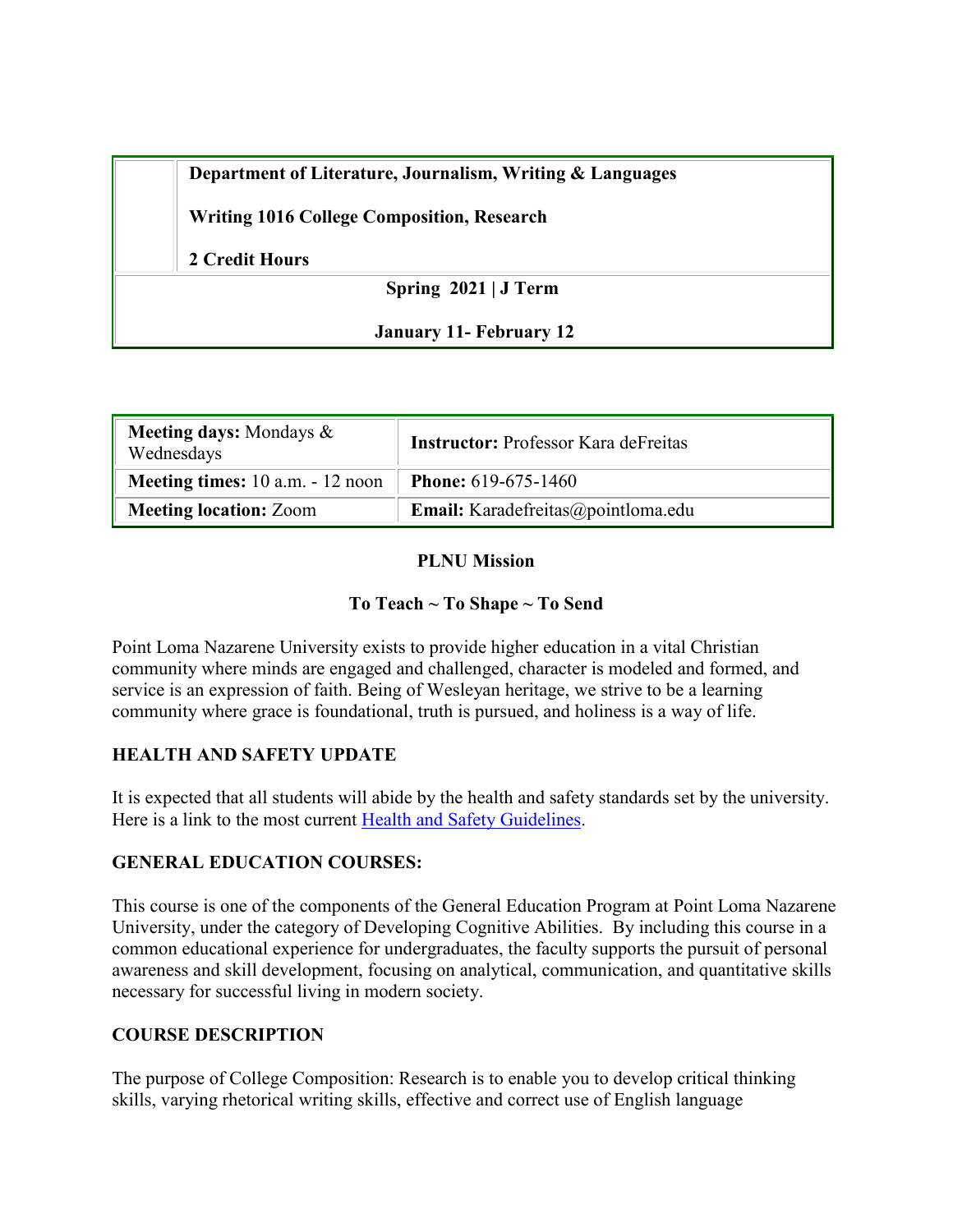conventions, effective research methods, effective and ethical strategies in working with text, and effective skills in communicating written and spoken word essential for successful completion of university-level work.

# **COURSE LEARNING OUTCOMES**

This course focuses on writing as a skill and a process; that is, like learning to ride a bike or play tennis, progress is achieved through practice. Writing improves through practice, time, patience, rewriting, editing, and studying the skills of other writers. As a class, we will study professional writers' work and learn together what is effective and successful about those pieces. Students in this course will practice developing, organizing, editing, and revising various types of skills in critical thinking, active reading and competent writing; and understand the importance of personal and academic competency.

Also: Upon completion of this course, students will be able to:

- 1. Apply the conventions of the English Language and creative skills in various forms of academic writing genres.
- 2. Demonstrate knowledge of the stages of the writing process in academic writing: planning, drafting, organizing, composing, revising and editing.
- 3. Evaluate and utilize rhetorical modes of organization in written compositions: narrative, and argument specifically.
- 4. Demonstrate knowledge of and apply documentation formats to properly cite research in written compositions.
- 5. Critically analyze writing to determine point-of-view, tone, purpose, audience, and theme to enable reflection and response in written compositions.
- 6. Evaluate and examine differing perspectives; evaluate and locate the points of agreement and the strengths and weaknesses of the argument.

# **REQUIRED TEXTS AND RECOMMENDED STUDY RESOURCES**

*The St. Martin's Handbook*. 8th Edition. Andrea Lunsford.

*The Writers Presence*. 7th edition. Donald Mcquade and Robert Atwan. Note: This book is only available used; this saves students a lot of money.

# **COURSE CREDIT HOUR INFORMATION**

In the interest of providing sufficient time to accomplish the stated Course Learning Outcomes, this class meets the PLNU credit hour policy for a 2 unit class delivered over 5 weeks. It is anticipated that students will spend a minimum of 37.5 participation hours per credit hour on their coursework. For this course, students will spend an estimated 15 total hours meeting the course learning outcomes. The time estimations are provided in the Canvas modules.

# **ASSESSMENT AND GRADING**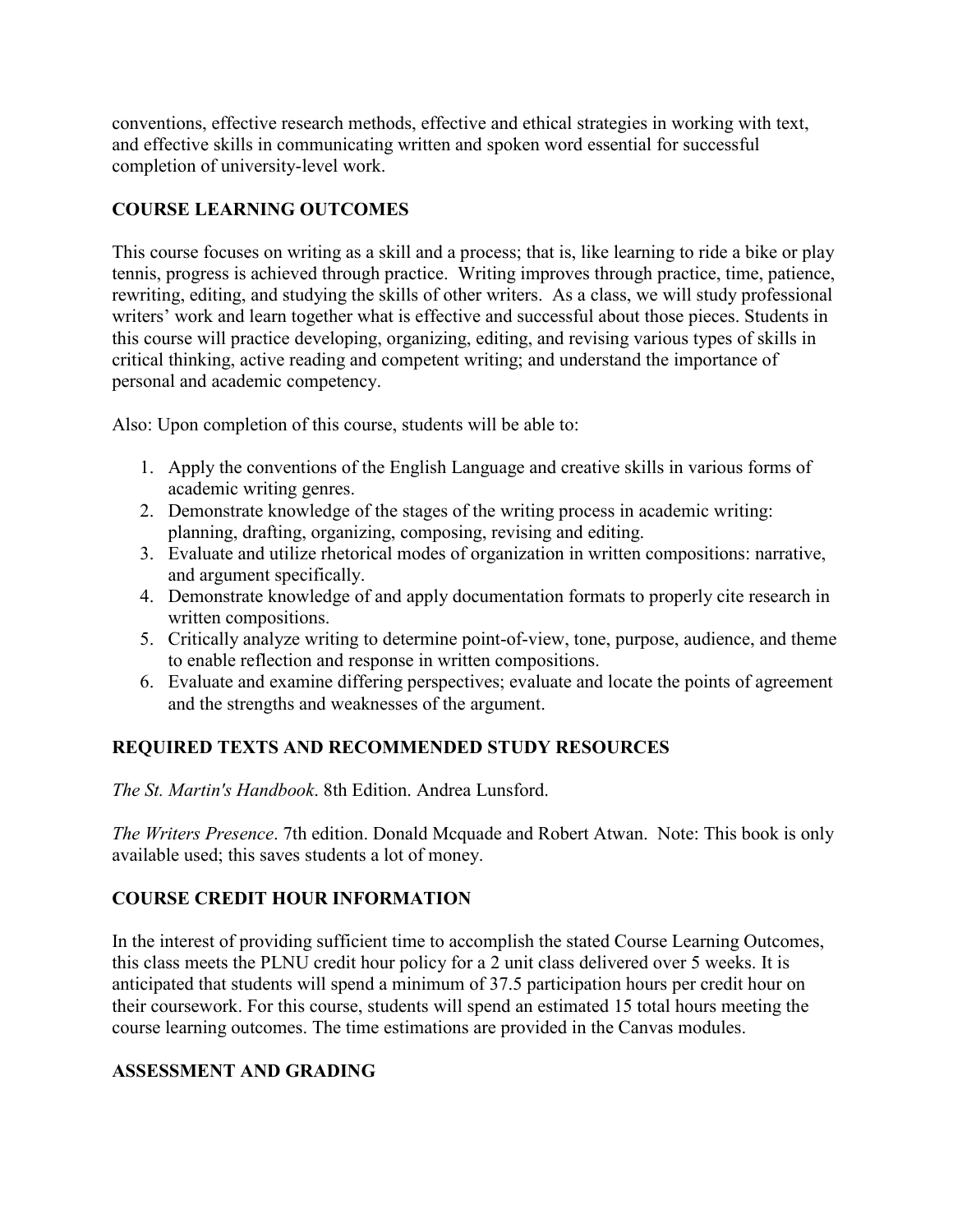Student grades will be posted in the Canvas grade book no later than midnight on Tuesday of each week beginning in Week Two of this course. It is important to read the comments posted in the grade book as these comments are intended to help students improve their work. Final grades will be posted within one week of the end of the class. Grades will be based on the following:

| <b>Standard Grade Scale Based on Percentages</b> |               |               |               |                |  |  |
|--------------------------------------------------|---------------|---------------|---------------|----------------|--|--|
|                                                  | B             | C             |               |                |  |  |
| A 93-100                                         | $B+87-89$     | $C+77-79$     | $D+67-69$     | F Less than 59 |  |  |
| $A - 90 - 92$                                    | 83-86<br>B    | $C$ 73-76     | $D$ 63-66     |                |  |  |
|                                                  | $B - 80 - 82$ | $C - 70 - 72$ | $D - 60 - 62$ |                |  |  |

### **Grading**

| In-class             |
|----------------------|
| Assignments,         |
| <b>Homework</b> and  |
| Participation: 20%   |
| <b>Essays:</b> $20%$ |
| <b>Research</b>      |
| Paper: 60%           |

**Note: There are no "make-up" quizzes given, neither will late essays or homework be accepted baring a serious and proven emergency.**

#### **DESCRIPTION OF REQUIREMENTS**

Students will attend and participate in class. Students will complete all readings and answer assigned questions (due at the beginning of class.

Students will write two (2) MLA style papers (one narrative and one argumentative), 4-5pgs in length.

Students will write one MLA style research paper as their culminating project, 15pgs in length.

#### **STATE AUTHORIZATION**

State authorization is a formal determination by a state that Point Loma Nazarene University is approved to conduct activities regulated by that state. In certain states outside California, Point Loma Nazarene University is not authorized to enroll online (distance education) students. If a student moves to another state after admission to the program and/or enrollment in an online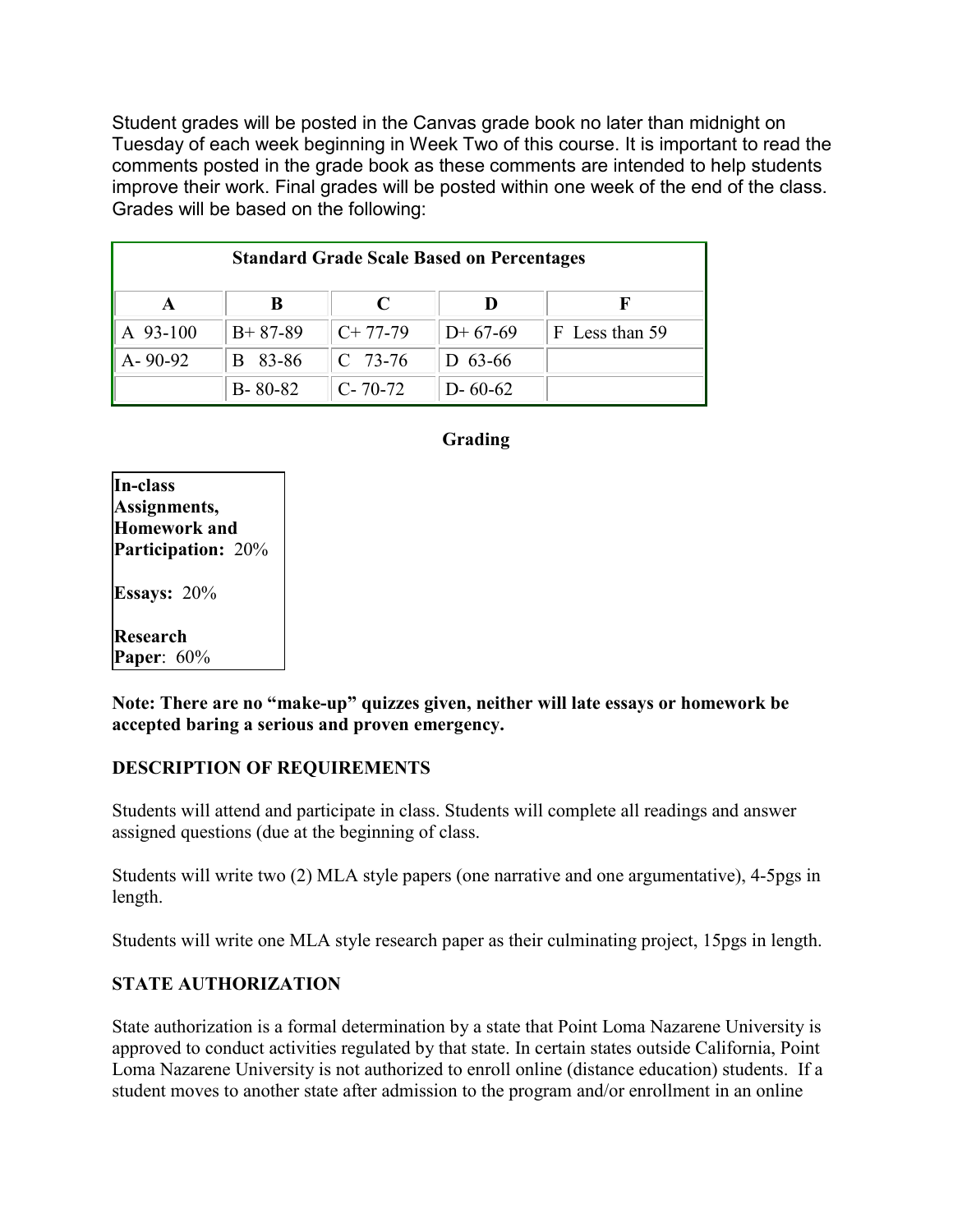course, continuation within the program and/or course will depend on whether Point Loma Nazarene University is authorized to offer distance education courses in that state. It is the student's responsibility to notify the institution of any change in his or her physical location. Refer to the map on [State Authorization](https://www.pointloma.edu/offices/office-institutional-effectiveness-research/disclosures) to view which states allow online (distance education) outside of California.

### **INCOMPLETES AND LATE ASSIGNMENTS**

All assignments are to be submitted/turned in by the beginning of the class session when they are due—including assignments posted in Canvas. Incompletes will only be assigned in extremely unusual circumstances.

# **PLNU COPYRIGHT POLICY**

Point Loma Nazarene University, as a non-profit educational institution, is entitled by law to use materials protected by the US Copyright Act for classroom education. Any use of those materials outside the class may violate the law.

### **PLNU ACADEMIC HONESTY POLICY**

Students should demonstrate academic honesty by doing original work and by giving appropriate credit to the ideas of others. Academic dishonesty is the act of presenting information, ideas, and/or concepts as one's own when in reality they are the results of another person's creativity and effort. A faculty member who believes a situation involving academic dishonesty has been detected may assign a failing grade for that assignment or examination, or, depending on the seriousness of the offense, for the course. Faculty should follow and students may appeal using the procedure in the university Catalog. See [Academic Policies](http://catalog.pointloma.edu/content.php?catoid=18&navoid=1278) for definitions of kinds of academic dishonesty and for further policy information.

The University System supports and promotes academic honesty and personal integrity. Cheating can take the following forms:

 Submitting another person's work Writing a paper for someone else Working in a group effort without faculty consent Buying a paper from a research service Submitting the same work for credit without approval

The Department of Literature, Journalism and Modern Languages deems intellectual and academic integrity to be critical to academic success and personal development; therefore, any unethical practice will be detrimental to the student's academic record and moral character. Students who present the work of others, in any form, commit plagiarism and will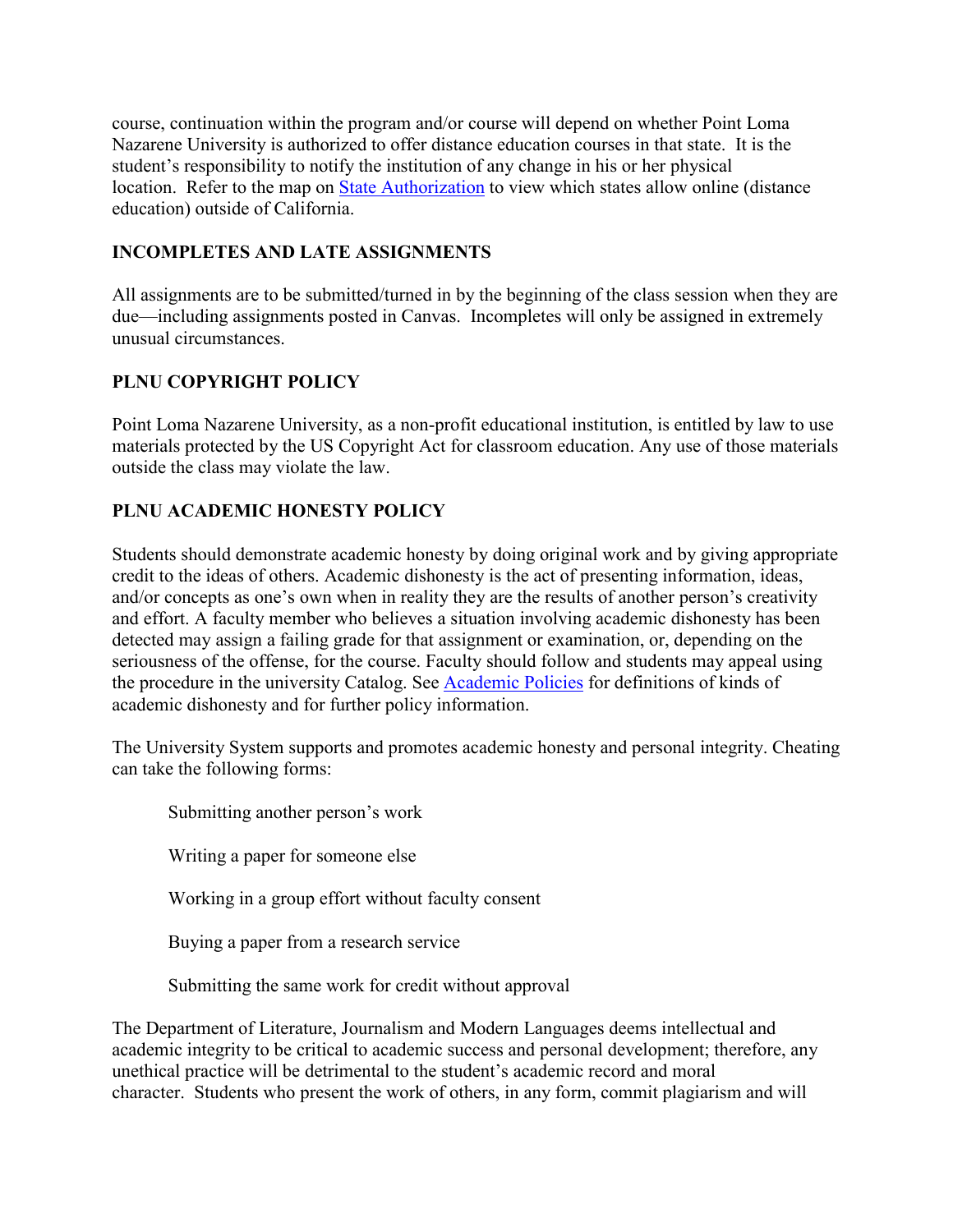earn a failing grade on the assignment and possibly for the course. In either event, a written report will be filed with the department chair and area dean. The dean will review the report and submit it to the provost and the vice president of student development. The report will remain permanently in the student's academic file.

Students should demonstrate academic honesty by doing original work and by giving appropriate credit to the ideas of others. Academic dishonesty is the act of presenting information, ideas, and/or concepts as one's own when in reality they are the results of another person's creativity and effort. A faculty member who believes a situation involving academic dishonesty has been detected may assign a failing grade for that assignment or examination, or, depending on the seriousness of the offense, for the course. Faculty should follow and students may appeal using the procedure in the university Catalog. See [Academic Policies](http://catalog.pointloma.edu/content.php?catoid=18&navoid=1278) for definitions of kinds of academic dishonesty and for further policy information.

### **THE WRITER'S STUDIO**

The Writer's Studio is available to those students whose diagnostics indicate that they need the additional one-on-one time that a trained student tutor can provide. Students who qualify for the Writer's studio are registered for Wri 097 and attend weekly tutorials. Students who do not complete the required ten sessions will not be assigned a grade for Wri 116.

SAT, ACT and diagnostic essay scores reveal your strengths and weaknesses as a writer, thinker, and communicator on the college entry level. Your diagnostic essay results and your professor's discretion will determine whether or not you will benefit the most by enrolling in Wri 097, which is a writing skills tutorial held in the Writers' Studio. If your scores qualify you to enroll in Wri 097, you will fulfill the requirements by working on your writing skills with a trained tutor for 10 weeks beginning the third week of the semester. You will be required to attend an introductory session for the Studio the second week of classes. During that session, you will sign up for a time to work with a writing consultant one hour each week in the studio. **There will be no extra work in the Studio, only support for Wri1016.** 

The fee for the Studio, Wri097, is \$150.00. Should you have the privilege of working in the Studio, know that the \$150.00 lab fee replaces a 3 unit, not-for-college credit course your scores would have previously required you to take.

# **PLNU ACADEMIC ACCOMMODATIONS POLICY**

While all students are expected to meet the minimum standards for completion of this course as established by the instructor, students with disabilities may require academic adjustments, modifications or auxiliary aids/services. At Point Loma Nazarene University (PLNU), these students are requested to register with the Disability Resource Center (DRC), located in the Bond Academic Center. [\(DRC@pointloma.edu](mailto:DRC@pointloma.edu) or 619-849-2486). The DRC's policies and procedures for assisting such students in the development of an appropriate academic adjustment plan (AP) allows PLNU to comply with Section 504 of the Rehabilitation Act and the Americans with Disabilities Act. Section 504 (a) prohibits discrimination against students with special needs and guarantees all qualified students equal access to and benefits of PLNU programs and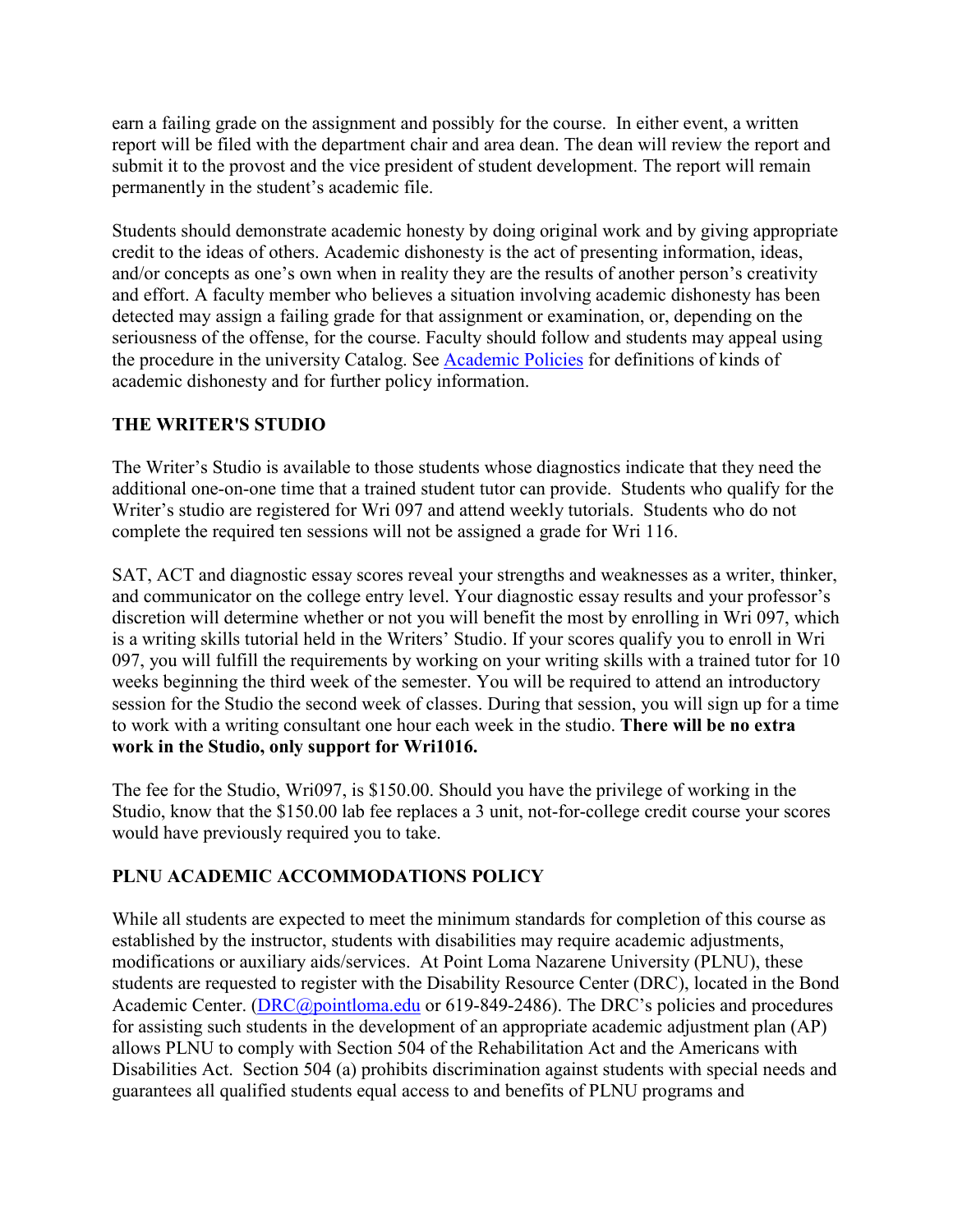activities. After the student files the required documentation, the DRC, in conjunction with the student, will develop an AP to meet that student's specific learning needs. The DRC will thereafter email the student's AP to all faculty who teach courses in which the student is enrolled each semester. The AP must be implemented in all such courses.

If students do not wish to avail themselves of some or all of the elements of their AP in a particular course, it is the responsibility of those students to notify their professor in that course. PLNU highly recommends that DRC students speak with their professors during the first two weeks of each semester about the applicability of their AP in that particular course and/or if they do not desire to take advantage of some or all of the elements of their AP in that course.

# **PLNU ATTENDANCE AND PARTICIPATION POLICY**

Regular and punctual attendance at all **synchronous** class sessions is considered essential to optimum academic achievement. If the student is absent for more than 10 percent of class sessions (virtual or face-to-face), the faculty member will issue a written warning of deenrollment. If the absences exceed 20 percent, the student may be de-enrolled without notice until the university drop date or, after that date, receive the appropriate grade for their work and participation. In some courses, a portion of the credit hour content will be delivered **asynchronously** and attendance will be determined by submitting the assignments by the posted due dates. See [Academic Policies](https://catalog.pointloma.edu/content.php?catoid=46&navoid=2650#Class_Attendance) in the Undergraduate Academic Catalog. If absences exceed these limits but are due to university excused health issues, an exception will be granted.

#### **Asynchronous Attendance/Participation Definition**

A day of attendance in asynchronous content is determined as contributing a substantive note, assignment, discussion, or submission by the posted due date. Failure to meet these standards will result in an absence for that day. Instructors will determine how many asynchronous attendance days are required each week.

#### **PUBLIC DISCOURSE:**

Much of the work that we do in this class is cooperative, by nature of the class discussions and general feedback to written work and projects; thus, you should consider all your writing and speaking for and in class as public, not private, discourse. I will, however, make exceptions (we will talk about this).

#### **METHODS OF INSTRUCTION:**

This class is interactive and activity-and-discussion based. So, you'll need to come to class prepared to talk and write about the course readings and contribute to and lead discussion, small group activities, and peer reviews. Students who attend regularly, stay engaged in the class activities, and keep up with all the assigned reading and writing will succeed in this class.

# **PLNU EMAIL AND CANVAS:**